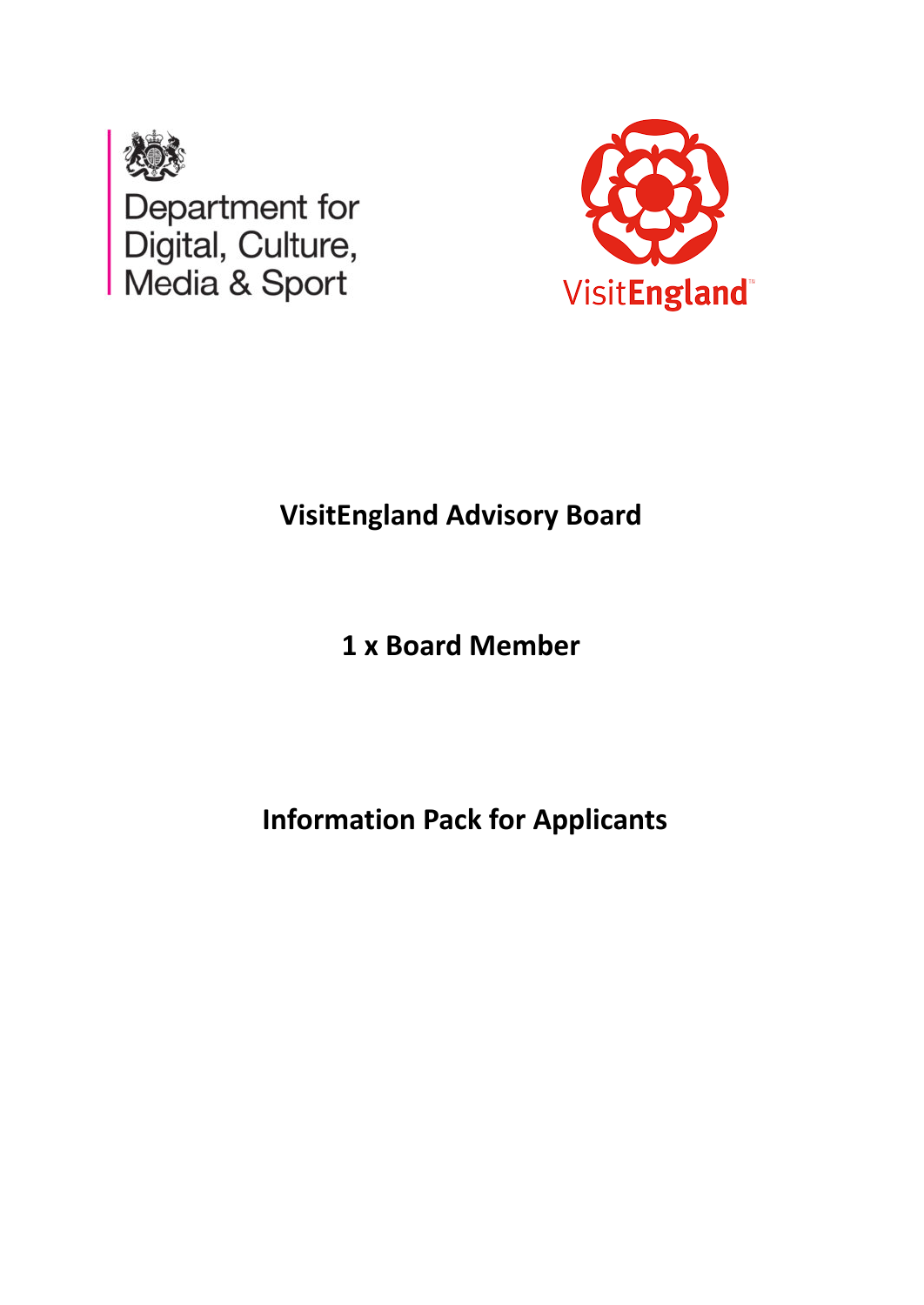## **Summary**

The Secretary of State wishes to appoint a new Board Member to the VisitEngland Advisory Board **("VEAB")**. The VEAB is responsible for providing advice on English tourism matters to Ministers and the Board of the British Tourist Authority (BTA).

DCMS is committed to eliminating discrimination and advancing equality of opportunity in its public appointments. We particularly encourage applicants from underrepresented groups, those based outside London and the South-East and applicants who have achieved success through non-traditional educational routes. This ensures that boards of public bodies benefit from a full range of diverse perspectives and are representative of the people they serve.

## **Introduction**

Tourism is a crucial industry for the United Kingdom and made up of a variety of different kinds of enterprises, including: accommodation providers, attractions, cultural activities, exhibition and conference facilities, passenger transport, and sport and recreational activities.

## **Importance of the UK tourism industry**

In 2019 (the most recent for which full figures are available), the Office for National Statistics (ONS) estimates that tourism industries directly contributed £75 billion to the UK's economy (gross value added or GVA), with 1.7 million direct employees This equated to 4% of all GVA.

## **Impact of and HM Government's response to coronavirus pandemic**

The tourism industry has been one of the hardest hit sectors affected during 2020 and 2021 by measures introduced to combat the spread of COVID-19, such as restrictions on travel, on leaving home for non-essential reasons and on gathering, and the mandatory closures of certain types of businesses and premises. The ONS estimates that overseas residents made only 11.1 million visits to the UK, a reduction of 73%, and only £6.2 billion, a reduction of 78%, in 2020 compared to 2019.

In June 2021, HM Government published The Tourism Recovery Plan, following the commitment reiterated in the Prime Minister's Spring Reopening Roadmap announced in February. It sets out the role that HM Government will play in assisting and accelerating the tourism sector's recovery from COVID-19, along with a framework for how the government will work with the sector to build back better.

Looking ahead, the HM Government wants to see a growing, dynamic, sustainable and world-leading tourism sector reaching its full potential and driving growth across all parts of the UK. Specifically, some of the key aims are to:

- Ensure that the sector's recovery benefits every nation and region with visitors staying longer, growing accommodation occupancy rates in the off-season and high level of investment in tourism products and transport infrastructure.
- Build back better with a more innovative and resilient industry, maximising the potential for technology and data to enhance the visitor experience and employing more UK nationals in year-round quality jobs.
- Ensure that the tourism sector contributes to the enhancement and conservation of the country's cultural, natural and historic heritage, minimising damage to the environment and is inclusive and accessible to all.
- Return the UK swiftly to its pre-pandemic position as a leading European destination for hosting business events.

# **About the VisitEngland Advisory Board**

The VisitEngland Advisory Board has been in existence since the Development of Tourism Act 1969 and is legally constituted as the English Tourist Board, an advisory Non-Departmental Public Body. It is responsible for advising the Board and the Senior Team of the British Tourist Authority, which operates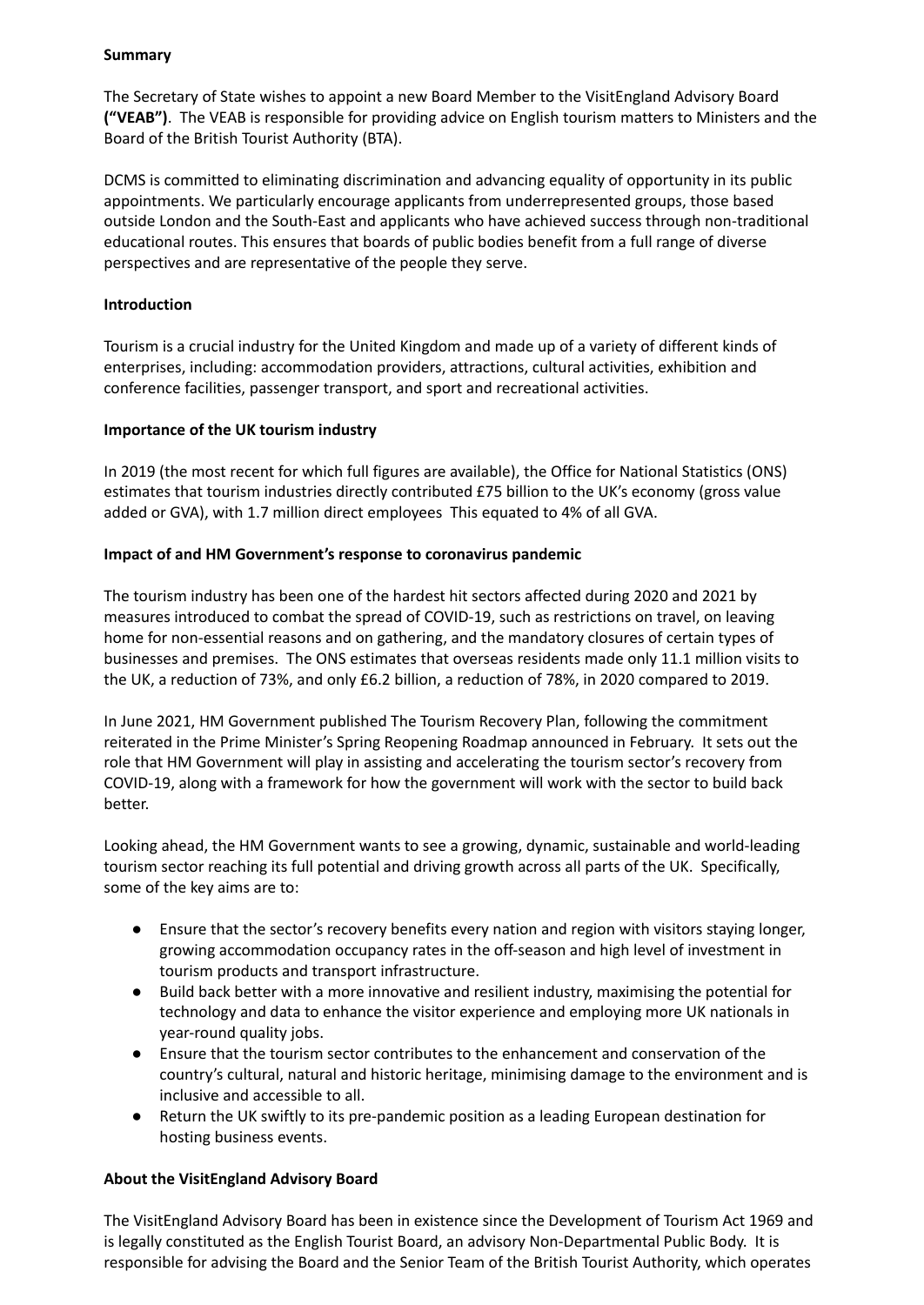as VisitBritain and VisitEngland with ring-fenced funding for Britain and England activity, on matters relating to tourism in England, and thereby helping to drive economic growth and excellence in English tourism. It recently advised on the criteria for assessing grant-funding applications to the Discover England Fund and its comments and advice were then communicated to the BTA Board to inform its decisions.

VisitEngland is accountable to the BTA Board and the Accounting Officer of BTA exercises the responsibilities through a governance framework put in place in 2016 which details the corporate governance arrangements.

# **The Secretary of State's priorities for English tourism**

The Secretary of State has recently reconfirmed the following priorities for English tourism:

- Continue to maintain distinct activities to develop and market English tourism.
- Help the tourism industry recover swiftly from the impact of COVID-19 by aligning work with HM Government's Tourism Recovery Plan. This includes funding for the development of a new domestic rail tourism product, addressing any recommendation of the current independent DMO review being undertaken and prioritising support for domestic marketing activities.
- Capitalise on key events in 2022 including Her Majesty The Queen's Jubilee and Birmingham 2022 Commonwealth Games.

# **The Role**

Board members are expected to contribute effectively to the overall work of the VisitEngland Advisory Board, chaired by Nick de Bois since June 2020, in providing expert advice and support. The main responsibilities of board members are, to:

- Contribute effectively to the discussion of the VisitEngland Advisory Board and support the Chair of the Board.
- Support the Chair in advising the Board of the British Tourist Authority on matters relating to English tourism.
- Support the Chair in ensuring that the VisitEngland Advisory Board membership and governance is constituted in such a way as to provide the most relevant and expert advice and experience on a range of key topics of increasing importance, including (but not limited to) the needs of English destinations, digital marketing, grant management and local economic development issues (in light of the Levelling Up agenda).
- The Board Members must provide support and challenge as necessary to the VEAB Chair to ensure that the BTA retains an appropriate separation of England only activity and funding.
- Champion England domestically as a visitor destination.

# **Person specification (essential criteria)**

Candidates for the role must be able to demonstrate that they meet the majority of the following essential criteria:

- A commitment to the purpose and objectives of the VEAB and an understanding of matters relating to tourism in England, and thereby helping to drive economic growth and excellence in English tourism;
- An ability to think strategically and creatively to help the VEAB deliver its strategic objectives to better serve and work in partnership with all stakeholders;
- Experience and demonstrable senior leadership in a commercial or financial role in either the private or public sector including effective oversight of audit, risk and compliance.
- Good judgement with a willingness to be open, ask challenging questions and help find solutions;
- An ability to work collaboratively and as part of a team;
- A willingness to learn about the legal duties and responsibilities of trusteeship;
- An understanding of the differing opportunities and demands of the public and private sectors;
- The ability to contribute effectively to corporate governance matters including risk management and strategy development; and
- A strong commitment to engaging communities outside of London, and factoring UK-wide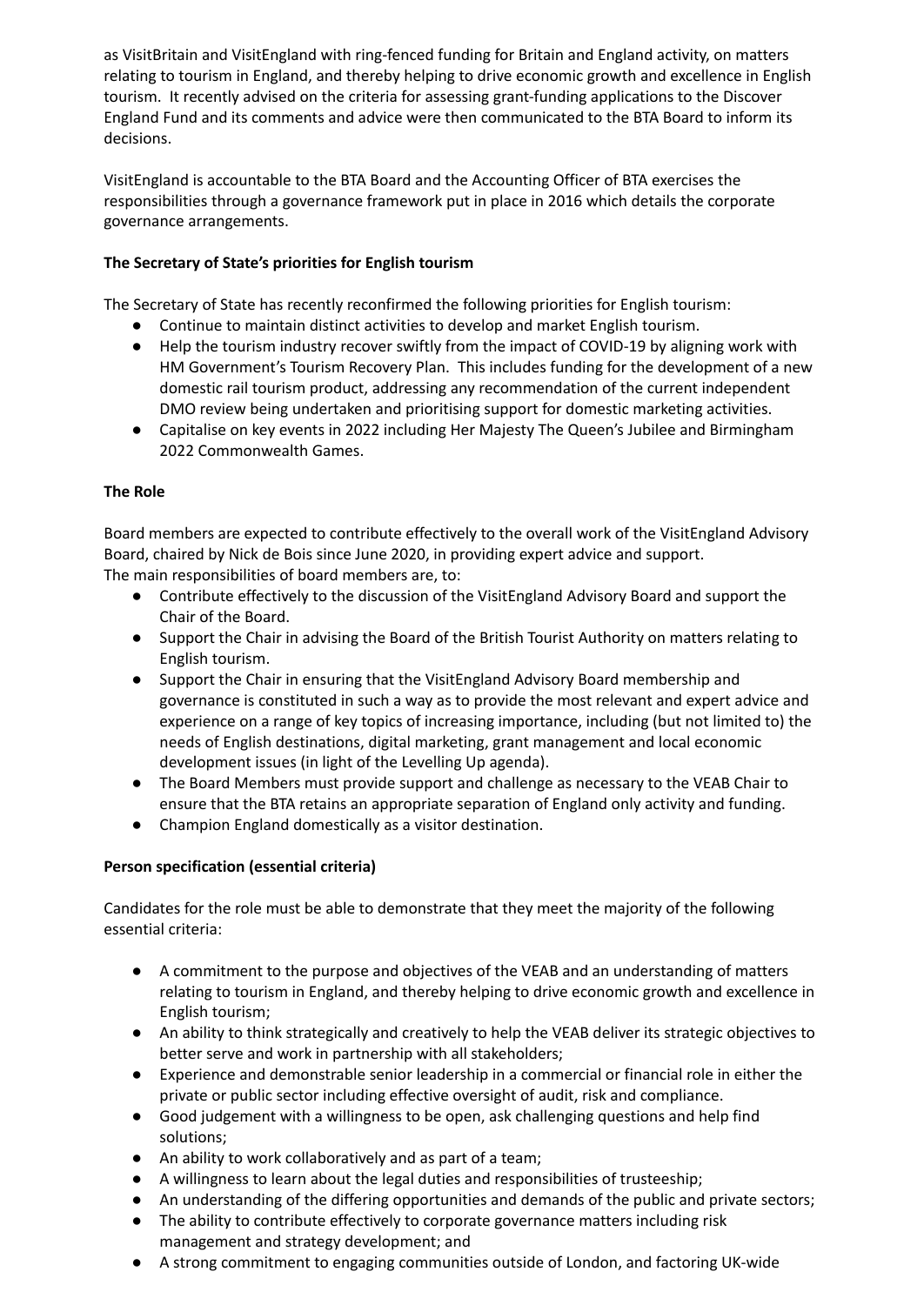perspectives into all decision making.

## **Desirable criteria**

In addition to experience in audit, risk and compliance, applications from individuals with experience in any of the following would be desirable: digital marketing, grants management and local economic development.

#### **Time Commitment**

VEAB meets five times a year in its advisory function, along with a joint strategy board meeting held in conjunction with the members of the BTA Board. All meetings are ordinarily held in London.

#### **Remuneration**

Board members are remunerated at a rate of £3,300 per annum. Costs of travel from your home location (within the UK) can be reclaimed, as well as other reasonable expenses incurred in carrying out work for VisitEngland.

#### **Term of appointment**

The term of appointment is 5 years.

#### **How to Apply**

To apply, please send:

- A CV of no more than two sides of A4; this should provide details of your education and qualifications, employment history, directorships, membership of professional bodies and details of any publications or awards;
- A supporting statement of not more than two sides of A4, setting out how you meet the criteria – please make sure you refer to the contents of this document; and
- The conflicts of Interest Form and the Diversity Form.
- The Diversity Monitoring Form which must be completed by clicking this [link,](https://forms.gle/p6BWrynoZJRc9bUDA) before submitting your application – please note this replaces the previous PDF monitoring form.

Completed applications should be sent to: [publicappointments@dcms.gov.uk](mailto:publicappointments@dcms.gov.uk). Please put '**VisitEngland Advisory Board Member Applicatio**n' in the subject line.

If you have any questions about the appointments process, please contact Joe Cox at [joseph.cox@dcms.gov.uk](mailto:joseph.cox@dcms.gov.uk).

## **Diversity and inclusion**

We want to ensure any appointee is committed to promoting diversity, in its broadest possible sense. This will include embedding a commitment to the principles of levelling up and championing opportunity for all across the organisation, helping to ensure that the organisation is one in which a genuinely diverse range of views can be expressed, without fear or favour. We ask all applicants to complete a diversity monitoring form. We hope you will help us by providing this information. Your data is not disclosed to the panel, but allows us to constantly evaluate any potential barriers to becoming a public appointee and what we can do to encourage a more diverse field to apply.

## **Disability Confident**

We guarantee to interview anyone with a disability whose application meets the minimum criteria for the role. By 'minimum criteria,' we mean that you must provide evidence in your application, which demonstrates that you meet the level of competence required under the majority of the essential criteria.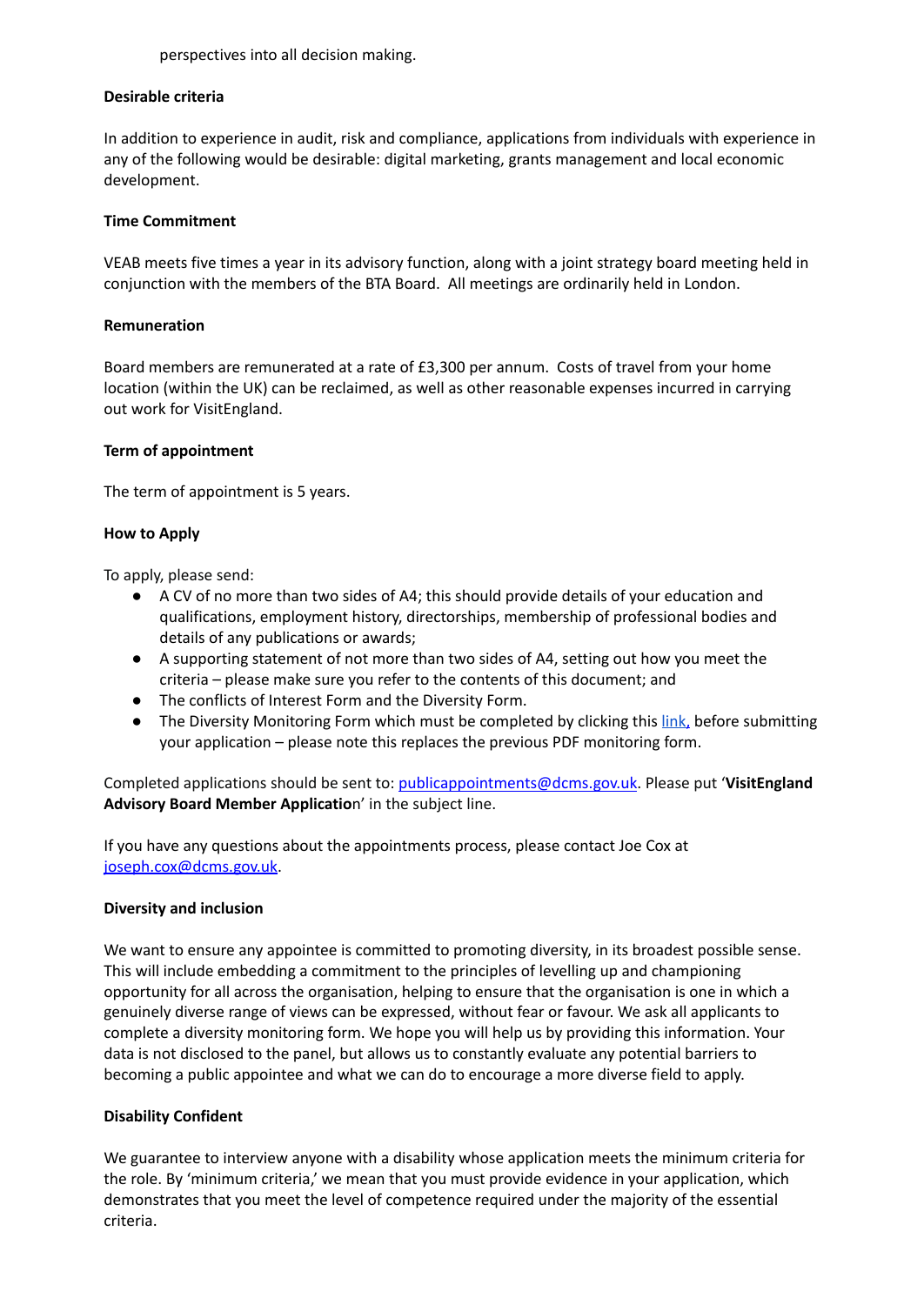If you wish to apply under this scheme, state this in the covering email or letter when submitting your application. This will in no way prejudice your application.

## **Reasonable adjustments**

If you would like a confidential discussion regarding any reasonable adjustments ahead of making your application or during the process, please contact us.

# **About DCMS**

Our department operates at the heart of government on some of the UK's biggest economic and social issues. Our mission is to drive growth, enrich lives and promote the UK to the world. We champion innovation and creativity. From the Arts to Artificial Intelligence, a quarter of UK businesses are in our sectors, and are among the fastest growing of our economy. Emerging technology is opening up new possibilities for human endeavour and self-expression. But we need to harness it, create new norms for the online world and build a strong civil society so that the benefits are shared by all. Our actions over more than 25 years of DCMS have become woven into the fabric of our nation. Today we continue to shape the world we want to live in – building a future fit for everyone.

DCMS is a ministerial department, supported by 45 agencies and public bodies.

## **If you are not completely satisfied**

We aim to process all applications as quickly as possible and to treat all applicants with courtesy. If you have any complaints about the way your application has been handled, please contact [publicappointments@culture.gov.uk](mailto:publicappointments@culture.gov.uk).

## **Supporting information**

This appointments process adheres to the Cabinet Office Governance Code on Public [Appointments,](https://assets.publishing.service.gov.uk/government/uploads/system/uploads/attachment_data/file/578498/governance_code_on_public_appointments_16_12_2016.pdf) which is regulated by the Commissioner for Public Appointments.

All applicants are expected to abide by the Seven [Principles](https://www.gov.uk/government/publications/public-bodies-non-executive-director-principles/12-principles-of-governance-for-all-public-body-neds) of Public Life and the 12 Principles of [Governance.](https://www.gov.uk/government/publications/public-bodies-non-executive-director-principles/12-principles-of-governance-for-all-public-body-neds)

# **Eligibility Criteria**

You cannot be considered for a public appointment if:

- you become bankrupt or make an arrangement with a creditor
- your estate has been sequestrated in Scotland or you enter into a debt arrangement programme under Part 1 of the Debt Arrangement and Attachment (Scotland) Act 2002 (asp 17) as the debtor or have, under Scots law, granted a trust deed for creditors;
- you are disqualified from acting as a company director under the Company Directors Disqualification Act 1986;
- you have been convicted of a criminal offence, the conviction not being spent for the purposes of the Rehabilitation of Offenders Act 1974 (c. 53);
- you become subject to a debt relief order or a bankruptcy restrictions order;
- you fail to declare any conflict of interest.

# **Conflicts of Interest and Due Diligence**

If you have any interests that might be relevant to the work of the VisitEngland Advisory Board, and which could lead to a real or perceived conflict of interest if you were to be appointed, please provide details in your application. If you have queries about this and would like to discuss further please contact the Public Appointments Team.

Given the nature of public appointments, it is important that those appointed as members of public bodies maintain the confidence of Parliament and the public. If there are any issues in your personal or professional history that could, if you were appointed, be misconstrued, cause embarrassment, or cause public confidence in the appointment to be jeopardised, it is important that you bring them to